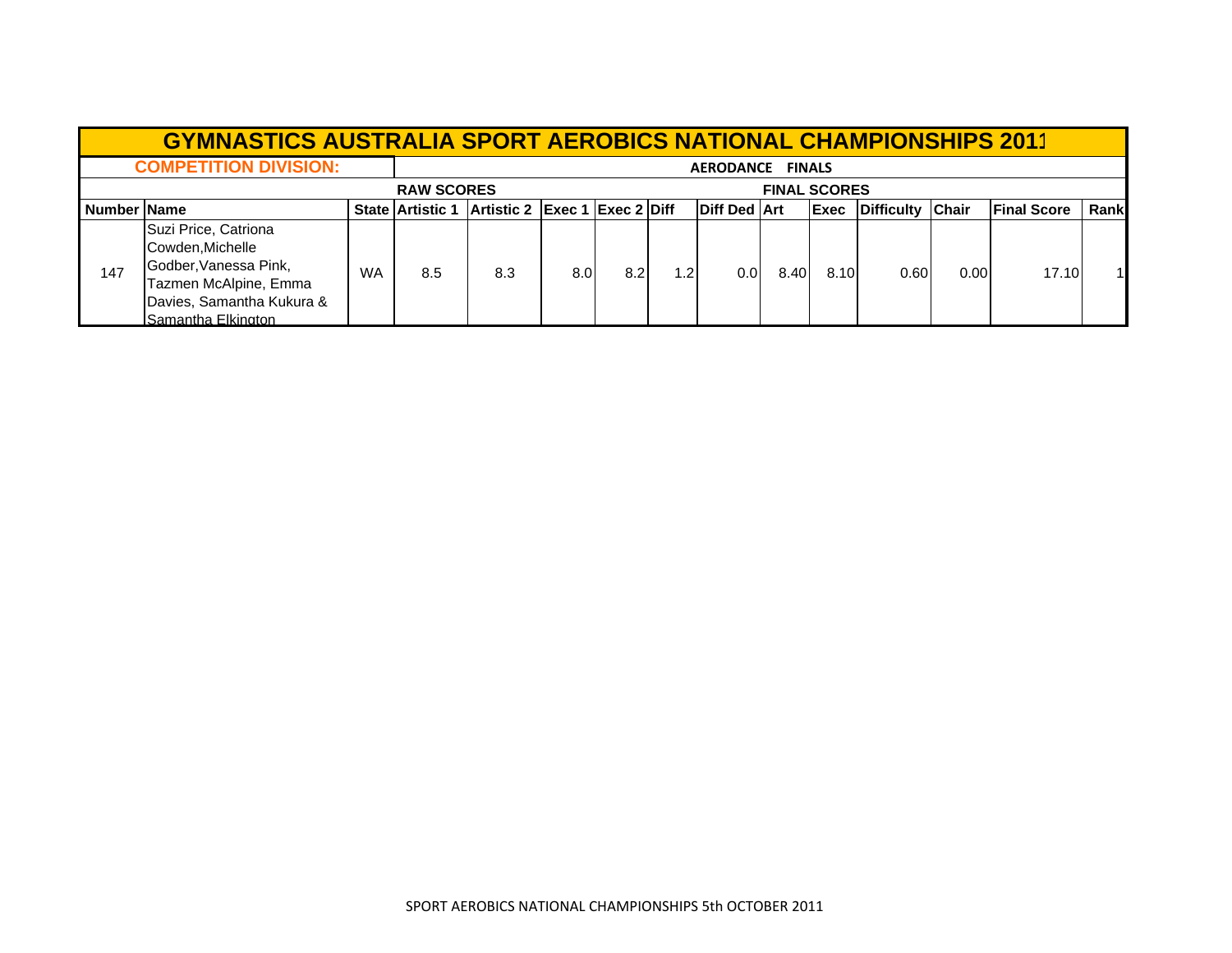|             | <b>GYMNASTICS AUSTRALIA SPORT AEROBICS NATIONAL CHAMPIONSHIPS 2011</b> |            |                                                    |                               |     |     |     |                     |                     |      |                   |              |                    |                |
|-------------|------------------------------------------------------------------------|------------|----------------------------------------------------|-------------------------------|-----|-----|-----|---------------------|---------------------|------|-------------------|--------------|--------------------|----------------|
|             | <b>COMPETITION DIVISION:</b>                                           |            | INTERNATIONAL AGE GROUP 1 INDIVIDUAL FEMALE FINALS |                               |     |     |     |                     |                     |      |                   |              |                    |                |
|             |                                                                        |            | <b>RAW SCORES</b>                                  |                               |     |     |     |                     | <b>FINAL SCORES</b> |      |                   |              |                    |                |
| Number Name |                                                                        |            | <b>State Artistic 1</b>                            | Artistic 2 Exec 1 Exec 2 Diff |     |     |     | <b>Diff Ded Art</b> |                     | Exec | <b>Difficulty</b> | <b>Chair</b> | <b>Final Score</b> | Rank           |
| 152         | Jazmin Crawford                                                        | <b>WA</b>  | 8.8                                                | 8.9                           | 8.3 | 8.3 | 2.9 | 0.01                | 8.85                | 8.30 | 1.45              | 0.00         | 18.60              |                |
| 156         | <b>Giveney How</b>                                                     | <b>WA</b>  | 8.5                                                | 8.6                           | 8.5 | 8.3 | 3.0 | 0.0                 | 8.55                | 8.40 | 1.50              | 0.00         | 18.45              | $\overline{2}$ |
| 148         | Stephanie Keily                                                        | <b>NSW</b> | 8.5                                                | 8.4                           | 8.0 | 8.2 | 2.4 | 0.01                | 8.45                | 8.10 | 1.20              | 0.00         | 17.75              | $\overline{3}$ |
| 154         | Robyn Kalkhoven                                                        | VIC.       | 8.3                                                | 8.2                           | 7.8 | 8.0 | 3.1 | 0.0 <sub>l</sub>    | 8.25                | 7.90 | 1.55              | 0.00         | 17.70              | $\overline{4}$ |
| 160         | <b>Maddison Kerr</b>                                                   | <b>NSW</b> | 8.0                                                | 8.0                           | 8.2 | 8.0 | 3.0 | 0.01                | 8.00                | 8.10 | 1.50              | 0.00         | 17.60              | 5 <sub>l</sub> |
| 162         | <b>Charlotte Roe</b>                                                   | VIC.       | 8.5                                                | 8.2                           | 7.6 | 7.5 | 2.8 | 0.01                | 8.35                | 7.55 | 1.40              | 0.00         | 17.30              | 6              |
| 150         | Megan Shroff                                                           | QLD        | 8.3                                                | 8.3                           | 7.6 | 7.8 | 2.4 | 0.01                | 8.30                | 7.70 | 1.20              | 0.00         | 17.20              | 7              |
| 158         | Lani Nielson                                                           | QLD        | 7.2                                                | 7.1                           | 7.4 | 7.6 | 2.3 | 0.0 <sub>l</sub>    | 7.15                | 7.50 | 1.15              | 0.00         | 15.80              | 8              |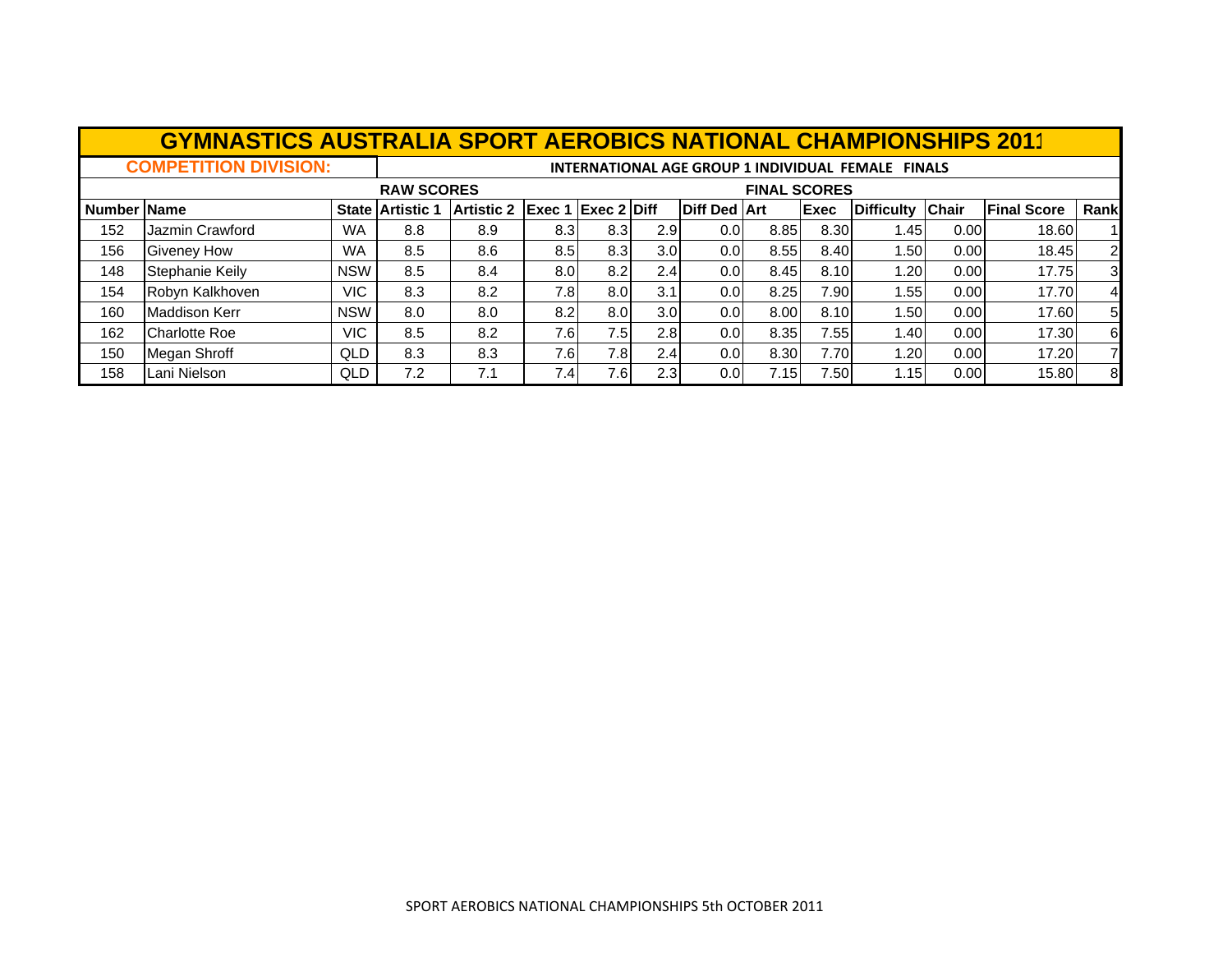|                              | <b>GYMNASTICS AUSTRALIA SPORT AEROBICS NATIONAL CHAMPIONSHIPS 2011</b> |                     |                         |                               |                  |      |                  |                                                    |      |              |                    |              |                    |                |  |
|------------------------------|------------------------------------------------------------------------|---------------------|-------------------------|-------------------------------|------------------|------|------------------|----------------------------------------------------|------|--------------|--------------------|--------------|--------------------|----------------|--|
| <b>COMPETITION DIVISION:</b> |                                                                        |                     |                         |                               |                  |      |                  | INTERNATIONAL AGE GROUP 2 INDIVIDUAL FEMALE FINALS |      |              |                    |              |                    |                |  |
|                              |                                                                        | <b>FINAL SCORES</b> |                         |                               |                  |      |                  |                                                    |      |              |                    |              |                    |                |  |
| Number IName                 |                                                                        |                     | <b>State Artistic 1</b> | Artistic 2 Exec 1 Exec 2 Diff |                  |      |                  | <b>Diff Ded Art</b>                                |      | <b>IExec</b> | <b>IDifficulty</b> | <b>Chair</b> | <b>Final Score</b> | Rank           |  |
| 166                          | Cairo Leicester                                                        | <b>WA</b>           | 8.7                     | 8.8                           | 8.4              | 8.21 | 5.0 <sub>l</sub> | 0.01                                               | 8.75 | 8.30         | 2.50               | 0.001        | 19.55              |                |  |
| 168                          | Sophie Beucker                                                         | <b>NSW</b>          | 8.4                     | 8.5                           | 8.2 <sub>l</sub> | 8.21 | 3.7              | 0.01                                               | 8.45 | 8.20         | 1.85 l             | 0.00         | 18.50              | $\overline{2}$ |  |
| 170                          | <b>Chelsea Harris</b>                                                  | <b>NSW</b>          | 8.5                     | 8.5                           | 7.8I             | 7.9I | 3.8 <sub>l</sub> | 0.0 <sub>l</sub>                                   | 8.50 | 7.85         | 1.90               | 0.00         | 18.25              | 3              |  |
| 169                          | Darcy Cussack                                                          | QLD                 | 8.1                     | 8.2                           | 7.5I             | 7.5I | 4.0 <sub>l</sub> | 0.0 <sub>l</sub>                                   | 8.15 | 7.50         | 2.00               | 0.00         | 17.65              | $\overline{4}$ |  |
| 164                          | Gemma Pantalone                                                        | <b>NSW</b>          | 7.8                     | 7.8                           | 7.2I             |      | 2.5              | 0.01                                               | 7.80 | 7.151        | 1.25               | 0.00         | 16.20              | 5              |  |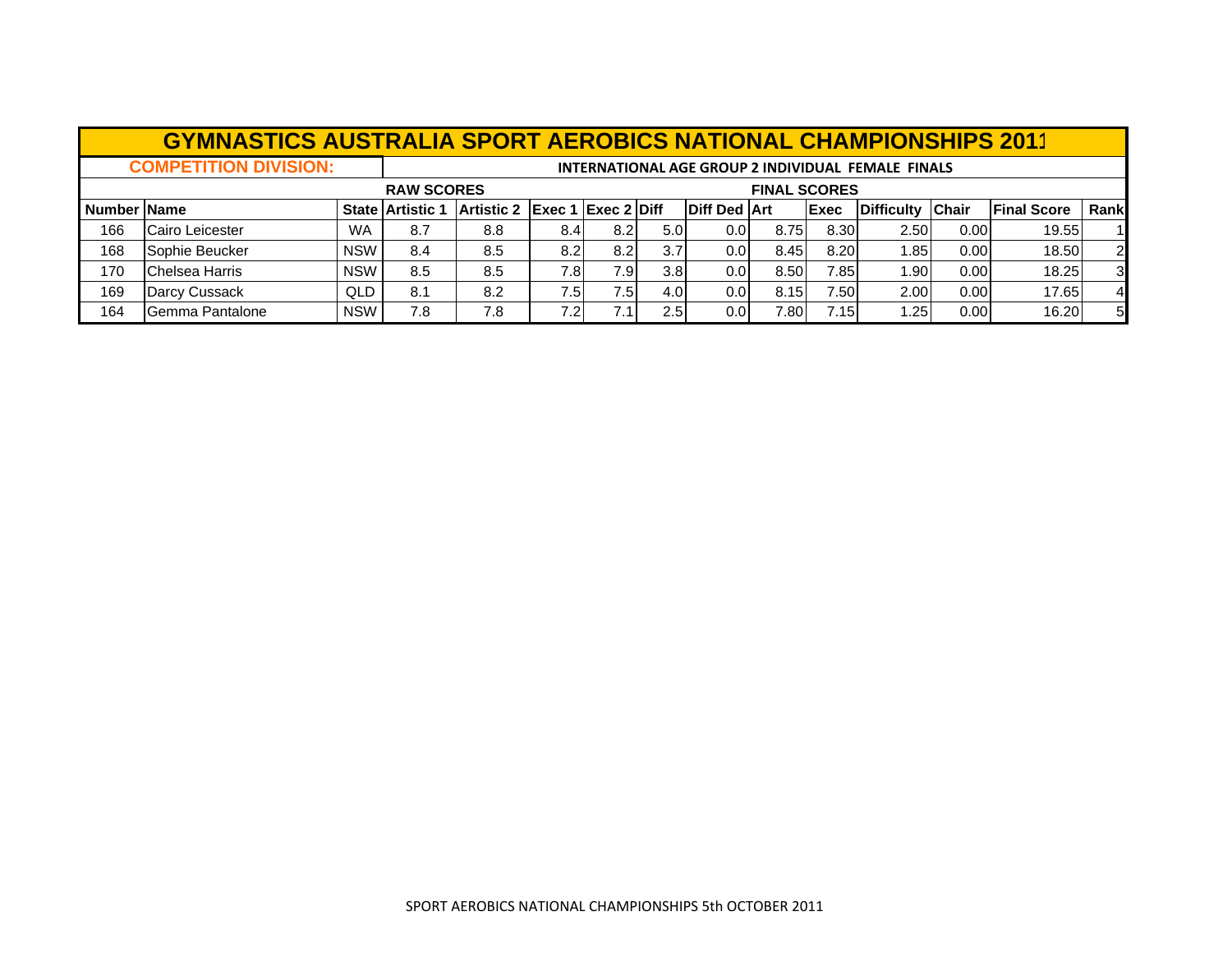|                | <b>GYMNASTICS AUSTRALIA SPORT AEROBICS NATIONAL CHAMPIONSHIPS 2011</b> |                                                  |                         |                                      |      |      |      |                       |      |              |                   |      |                     |       |  |
|----------------|------------------------------------------------------------------------|--------------------------------------------------|-------------------------|--------------------------------------|------|------|------|-----------------------|------|--------------|-------------------|------|---------------------|-------|--|
|                | <b>COMPETITION DIVISION:</b>                                           | INTERNATIONAL AGE GROUP 2 INDIVIDUAL MALE FINALS |                         |                                      |      |      |      |                       |      |              |                   |      |                     |       |  |
|                |                                                                        | <b>FINAL SCORES</b>                              |                         |                                      |      |      |      |                       |      |              |                   |      |                     |       |  |
| I Number IName |                                                                        |                                                  | <b>State Artistic 1</b> | <b>Artistic 2 Exec 1 Exec 2 Diff</b> |      |      |      | <b>IDiff Ded IArt</b> |      | <b>IExec</b> | Difficulty Chair  |      | <b>IFinal Score</b> | Rankl |  |
| 149            | Kenji Fujihara                                                         | VIC                                              | 8.2                     | 8.2                                  | ا3.3 | 7.5. | 4.OI | 0.0                   | 8.20 | 7.401        | 2.00 <sub>l</sub> | 0.00 | 17.60               |       |  |